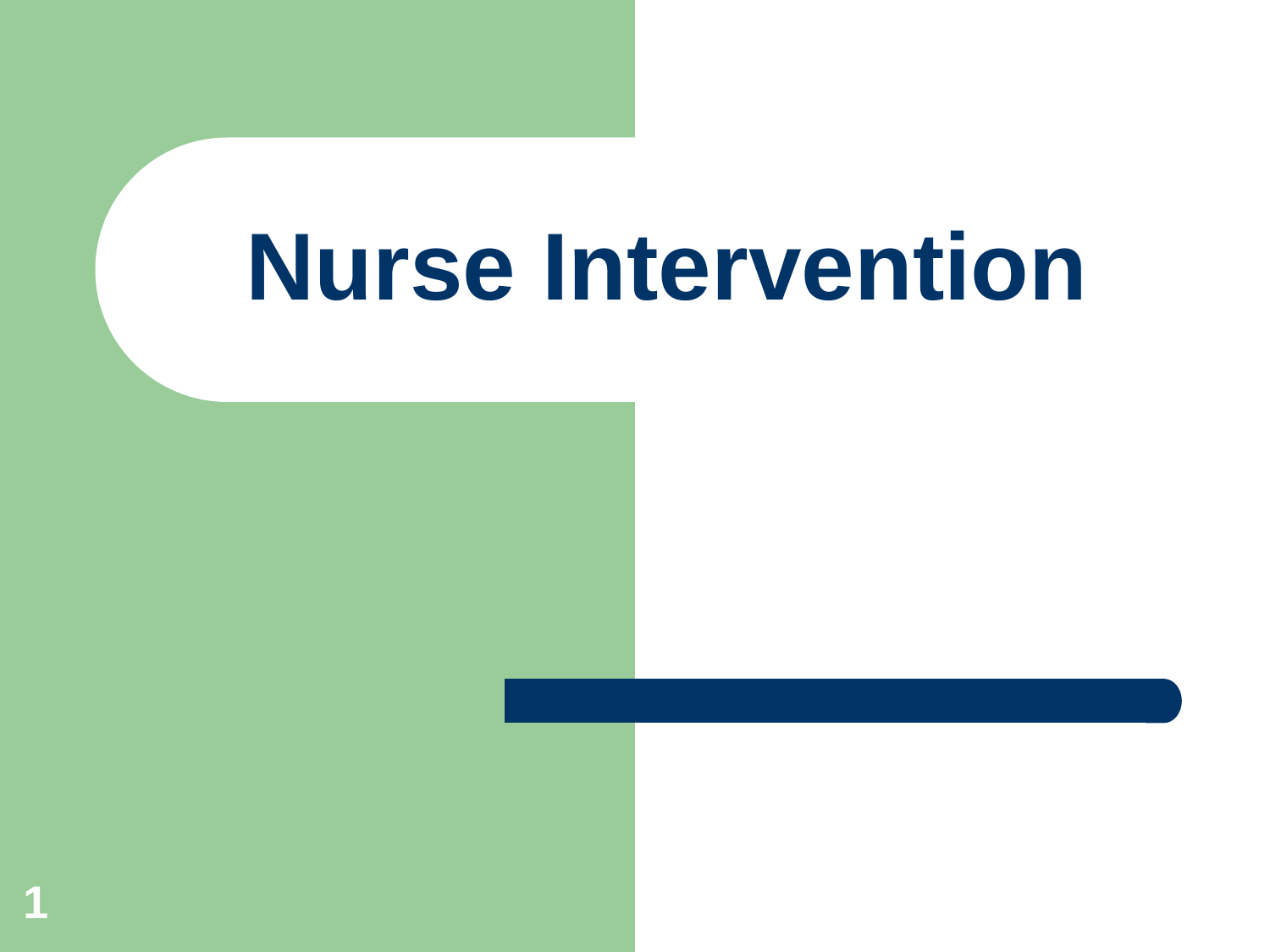#### **Purpose**

- Nurses play a vital role in case management by participating in the early, medical management of cases.
- The primary focus of the nurses' activities will be to encourage recovery and the return to work through direct intervention with the claimants, treating physicians and employing agencies.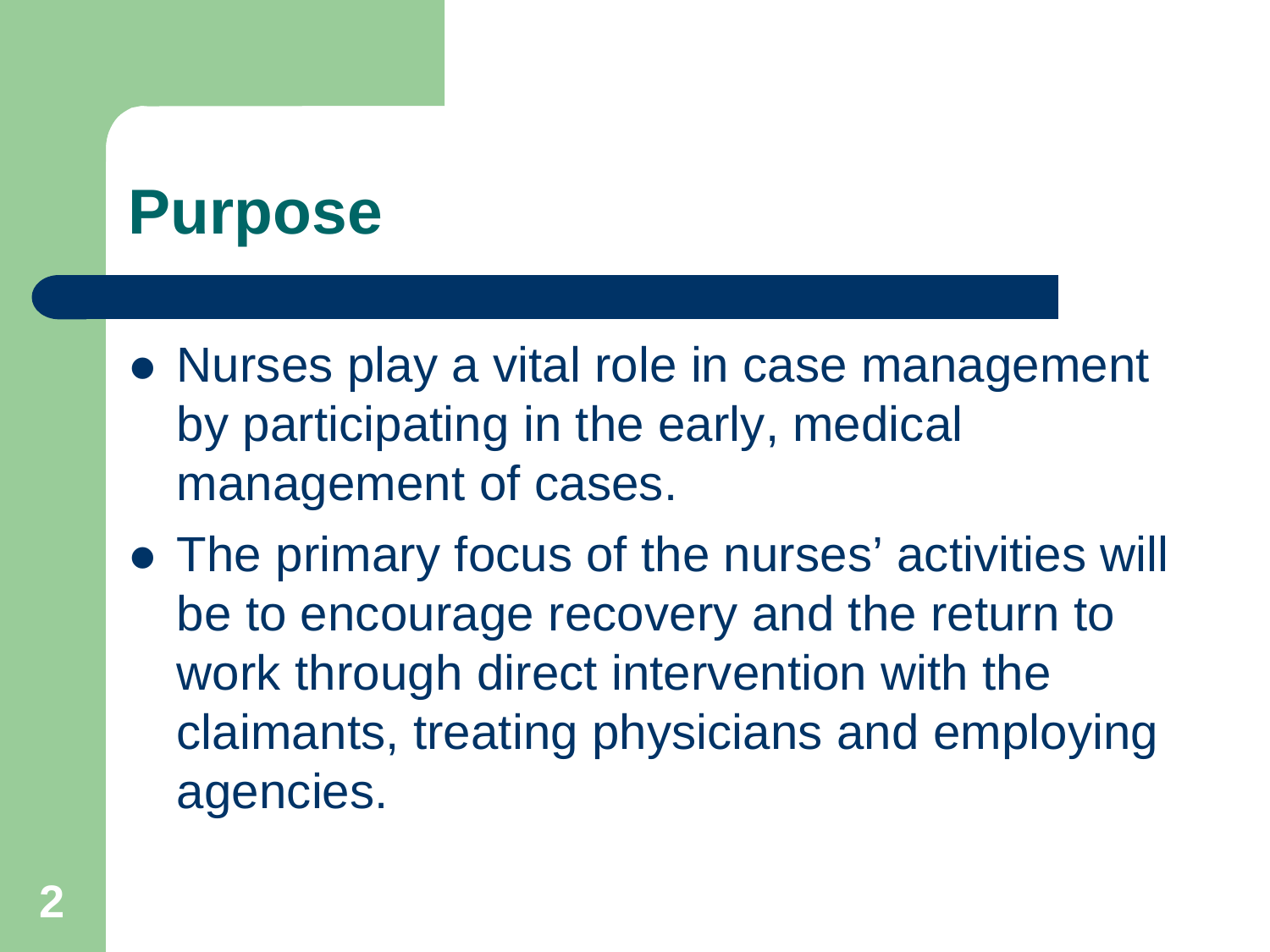#### **Basic Tasks of the Nurse**

- Establish a supportive relationship with the injured worker either telephonically or through face-to-face contact.
- Secure sufficient information about the condition and medical treatment plan to recommend and coordinate appropriate medical services which will expedite recovery.
- Assist the treating physician and the claimant in securing medical services and treatments for the work-related condition in a timely manner.
- Monitor the claimant's medical condition and treatment provided.
- Assist the claimant in completing forms and securing information about medical services available.
- Assist the claimant and treating physician in obtaining medical authorizations.
- Encourage the claimant to cooperate with medical treatment and other efforts to prepare for return to work.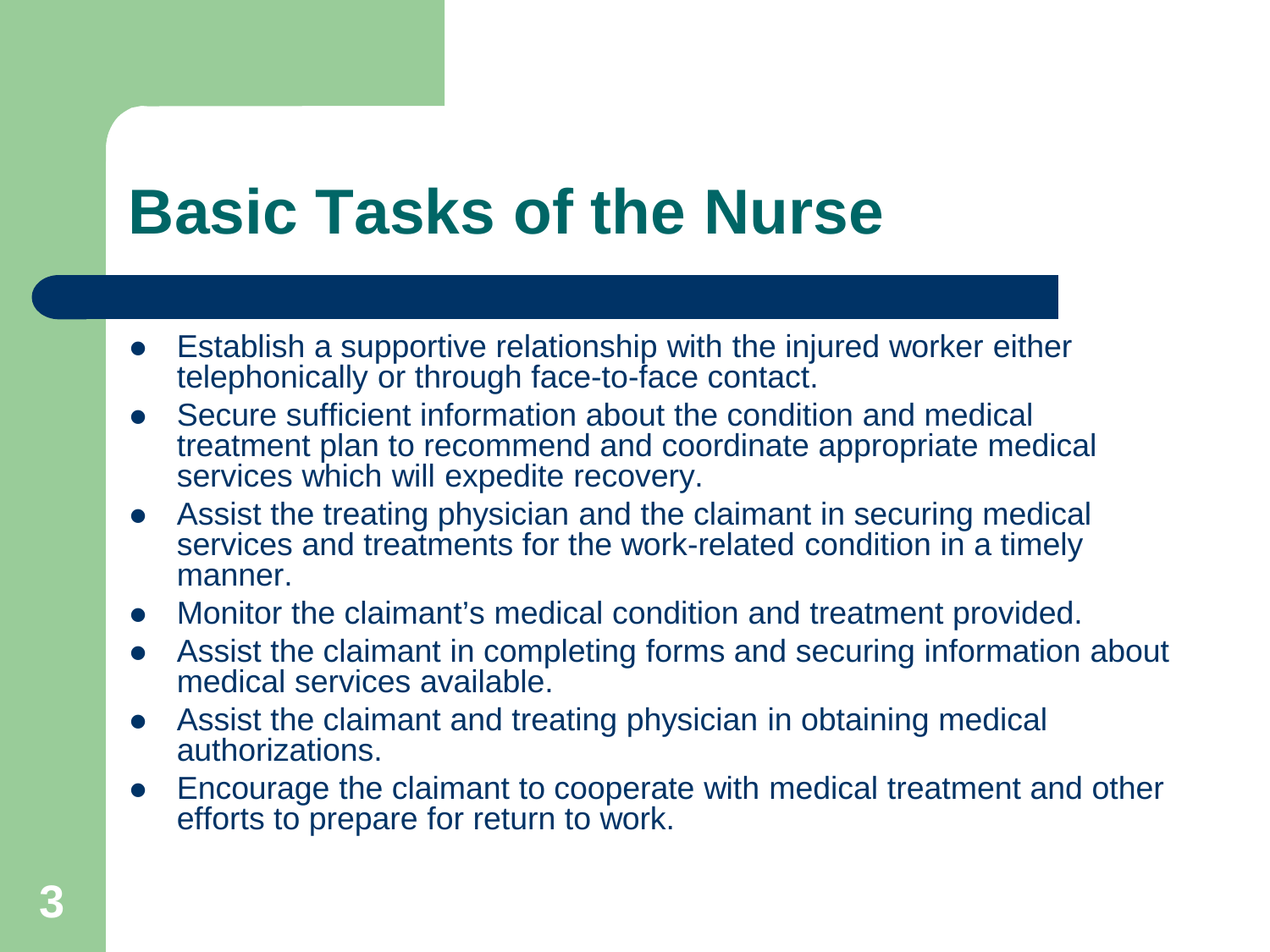## **Types of Nurse Intervention**

- Limited: consists of telephone interaction only (COP Nurses).
- Moderate: combines both phone calls and face-to-face interaction (Field Nurses).
- Intensive: is reserved for catastrophic cases where medical recovery is expected to extend over long or indefinite periods of time (Field Nurses).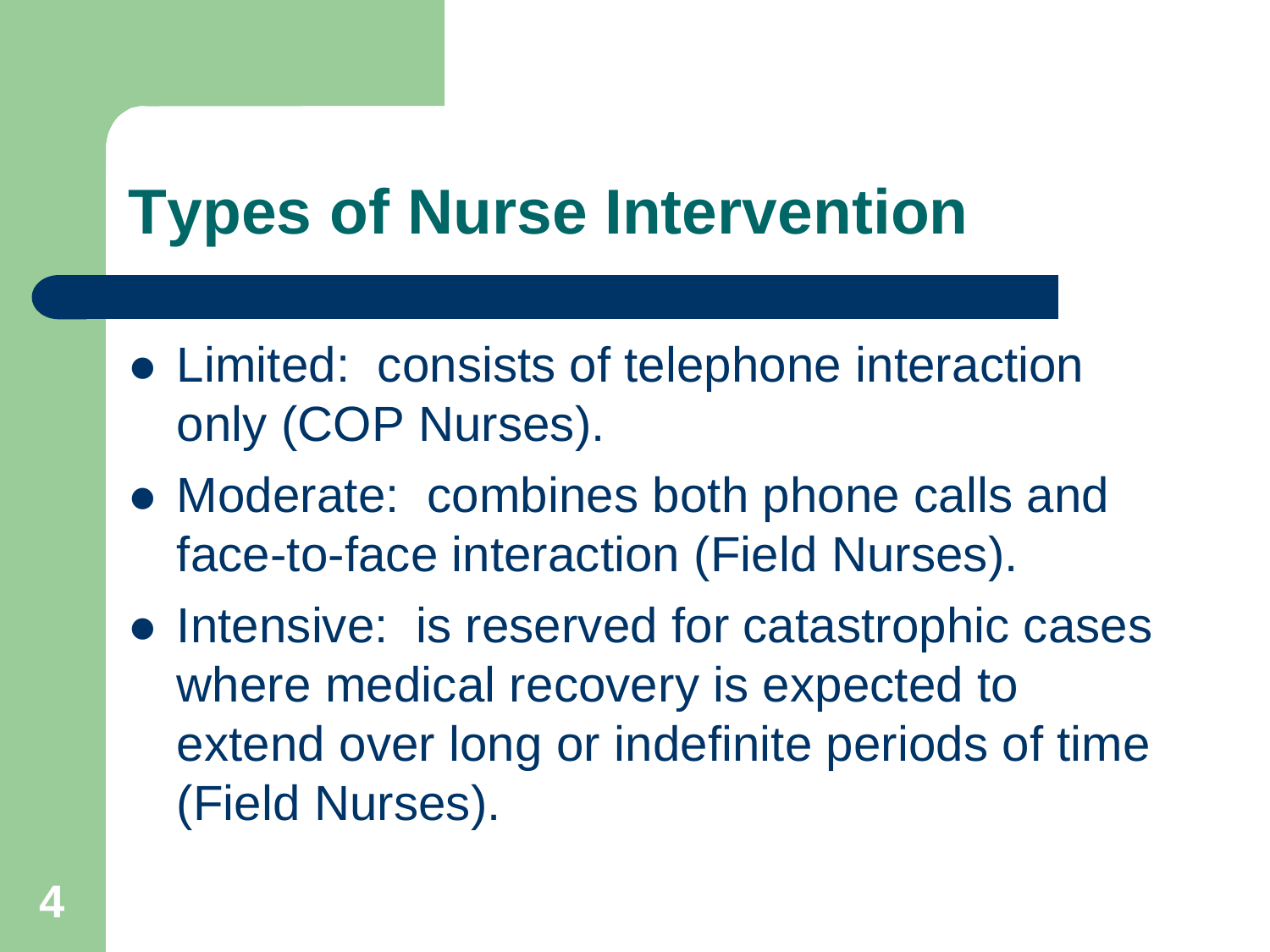## **Phases of Nurse Intervention**

- Identification: The staff nurse or Claims Examiner (CE) identifies cases for intervention according to standard criteria. Communication is initiated with all parties (claimants, treating physicians, and agencies).
- Monitoring: The nurse reviews the physician's overall treatment plan and identifies areas needing CE attention.
- Assessment: The nurse determines whether return to work is possible and whether return to work plans are available and feasible.
- Discharge Planning: The nurse assesses the outcome of the intervention and follows up on the case if necessary.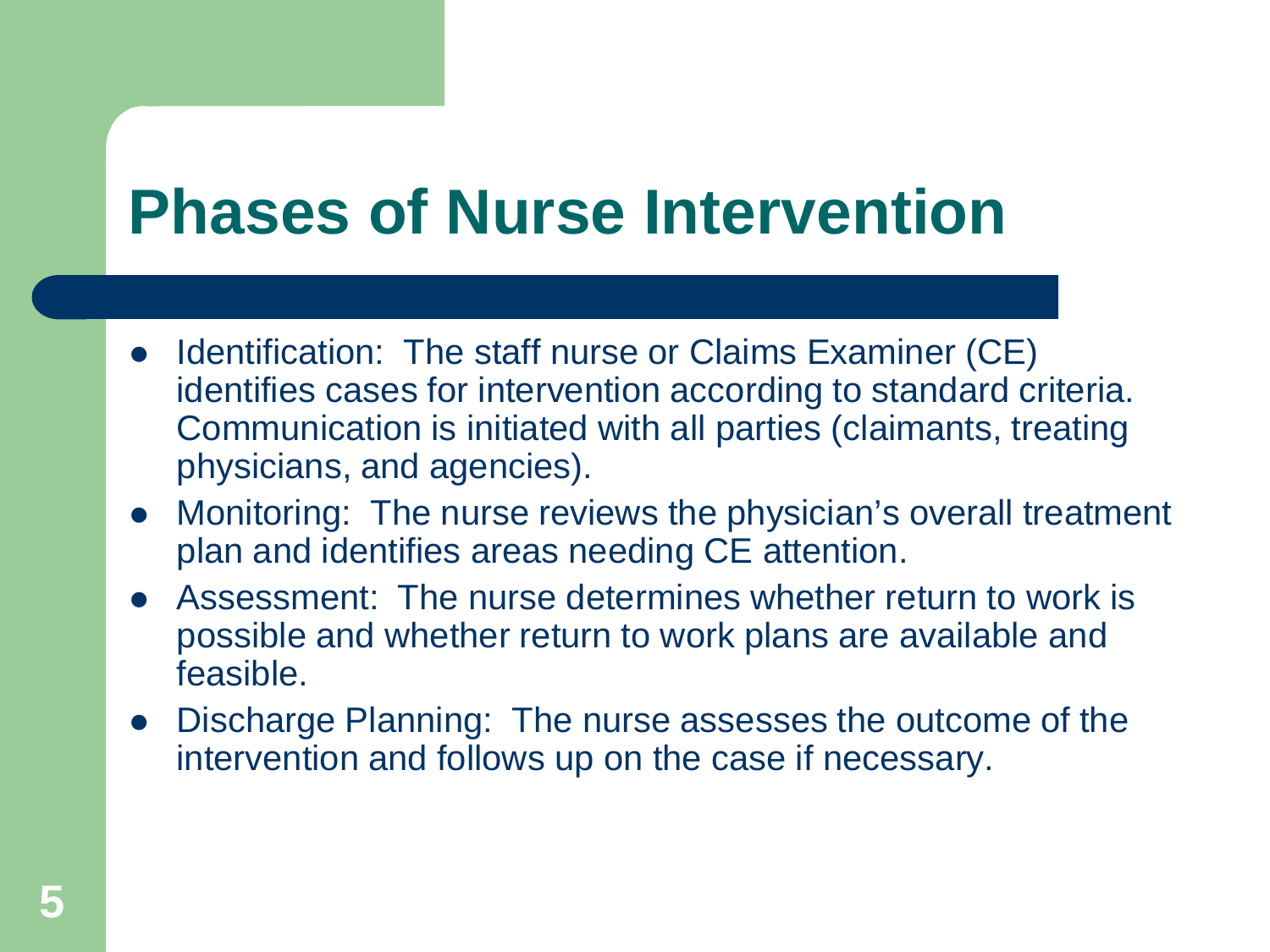## **Criteria for Case Selection**

- Traumatic Injury Cases: Although the ideal time for nurse intervention is from the date of injury through 120 days, the CE may refer cases for nurse intervention regardless of the time elapsed since the injury if:
	- The medical evidence does not state a return to work date;
	- The return to work date is unrealistic;
	- The return to work date is extended without clear medical reasoning;
	- The claimant is partially disabled but the file does not contain work restrictions;
	- The CE requires additional information about continuing services such as home nursing, house modifications and extensive surgery or physical therapy.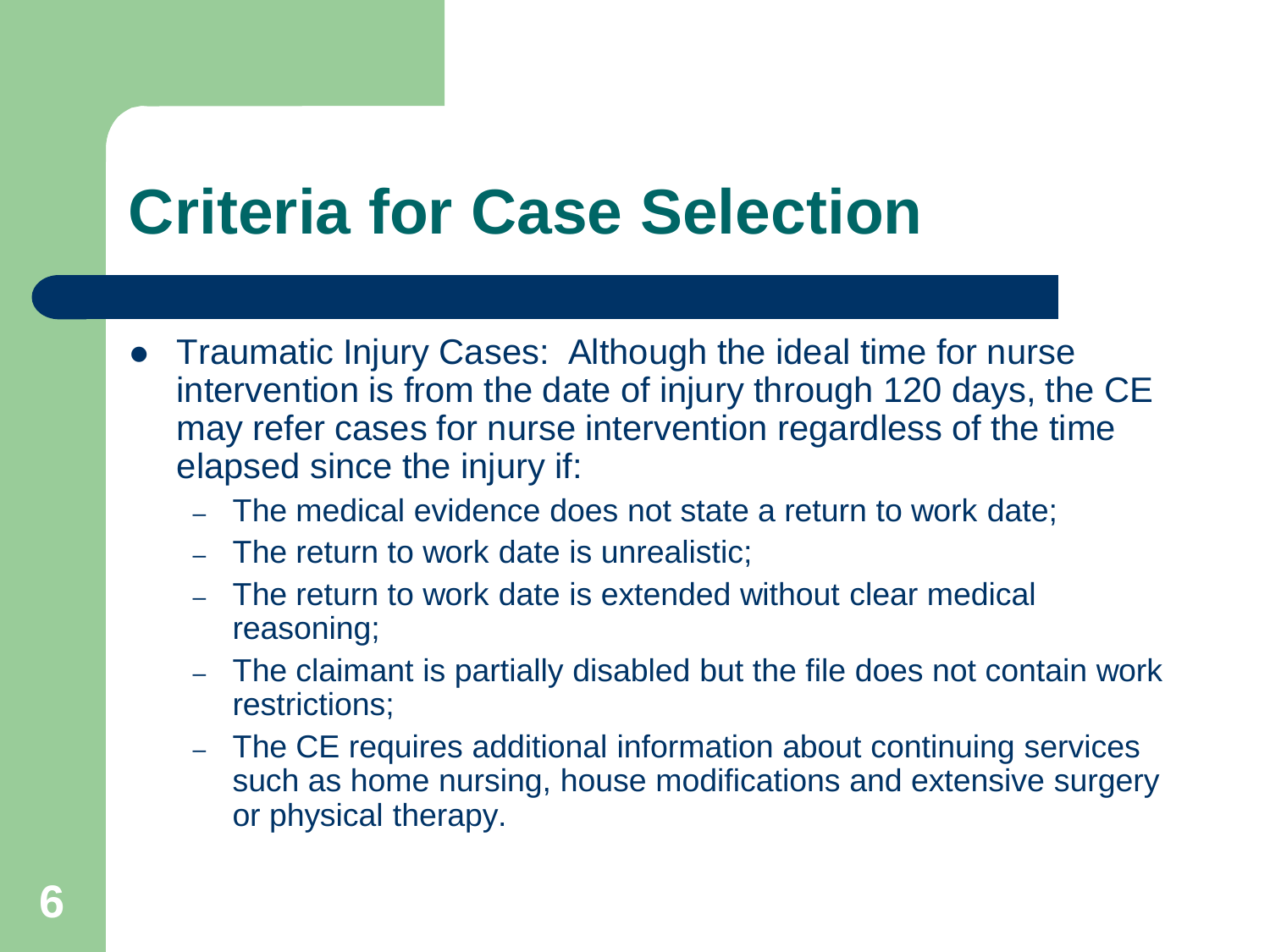### **Criteria for Case Selection**

- Occupational Illness Cases: These cases ordinarily require more than 90 days to adjudicate, thus placing them outside the optimum time frame for nurse intervention. Therefore they **will not routinely** be referred for continuing nurse intervention, though they may be referred for advice and assistance with particular issues
	- Referral for vocational rehabilitation services will likely be more appropriate in most occupational illness cases.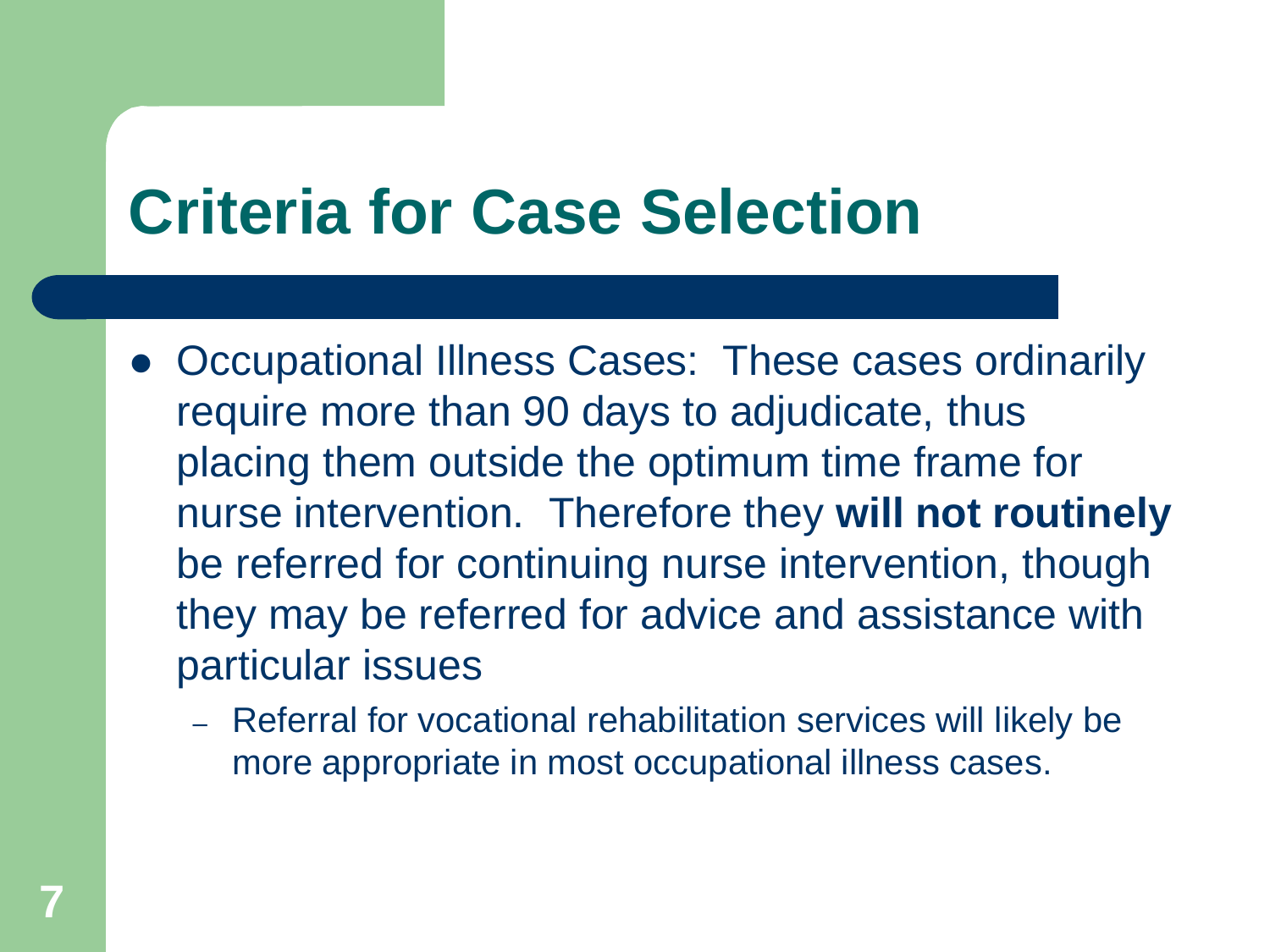## **Sources of Cases**

#### Claims Examiner Referrals

– CEs are tasked with identifying cases that meet the criteria. CEs also refer cases where there is an indication of disability provided on the CA-1.

#### Automated Reports

– Staff nurses may identify cases that meet the criteria using automated reports of CA-7 payments or other reports containing similar information.

#### Other Sources

– In some instances, employing agencies, rehabilitation specialists, district medical advisors and others can identify cases which may benefit from the nurse services.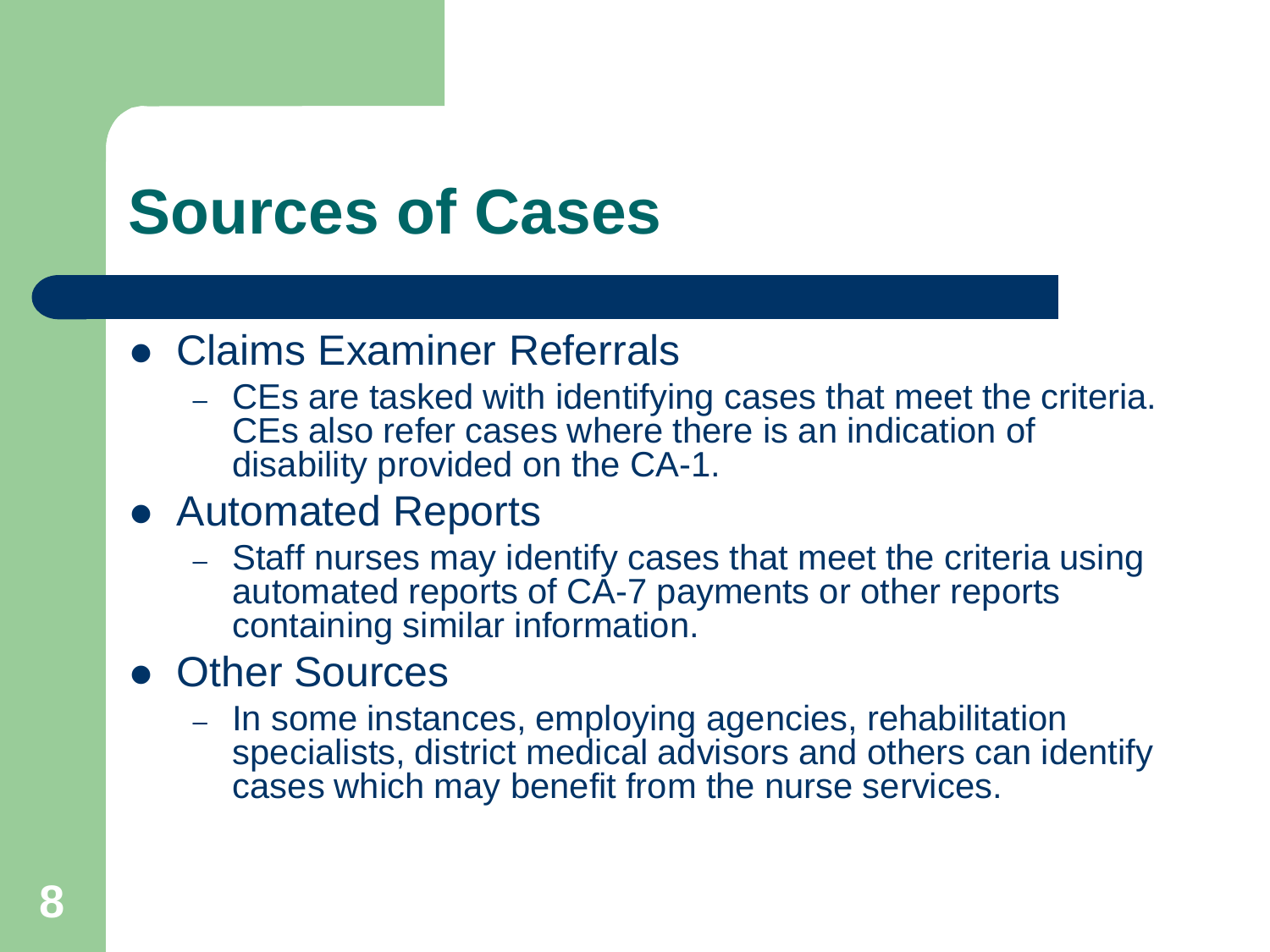### **Nurse Selection Requirements**

- Must be a registered nurse (RN)
- Applicants must show two years' case management work, e.g., workers' compensation, occupational/community health, utilization review, rehabilitation nursing.
- Applicant must clearly show a minimum of two years' general medical surgical work.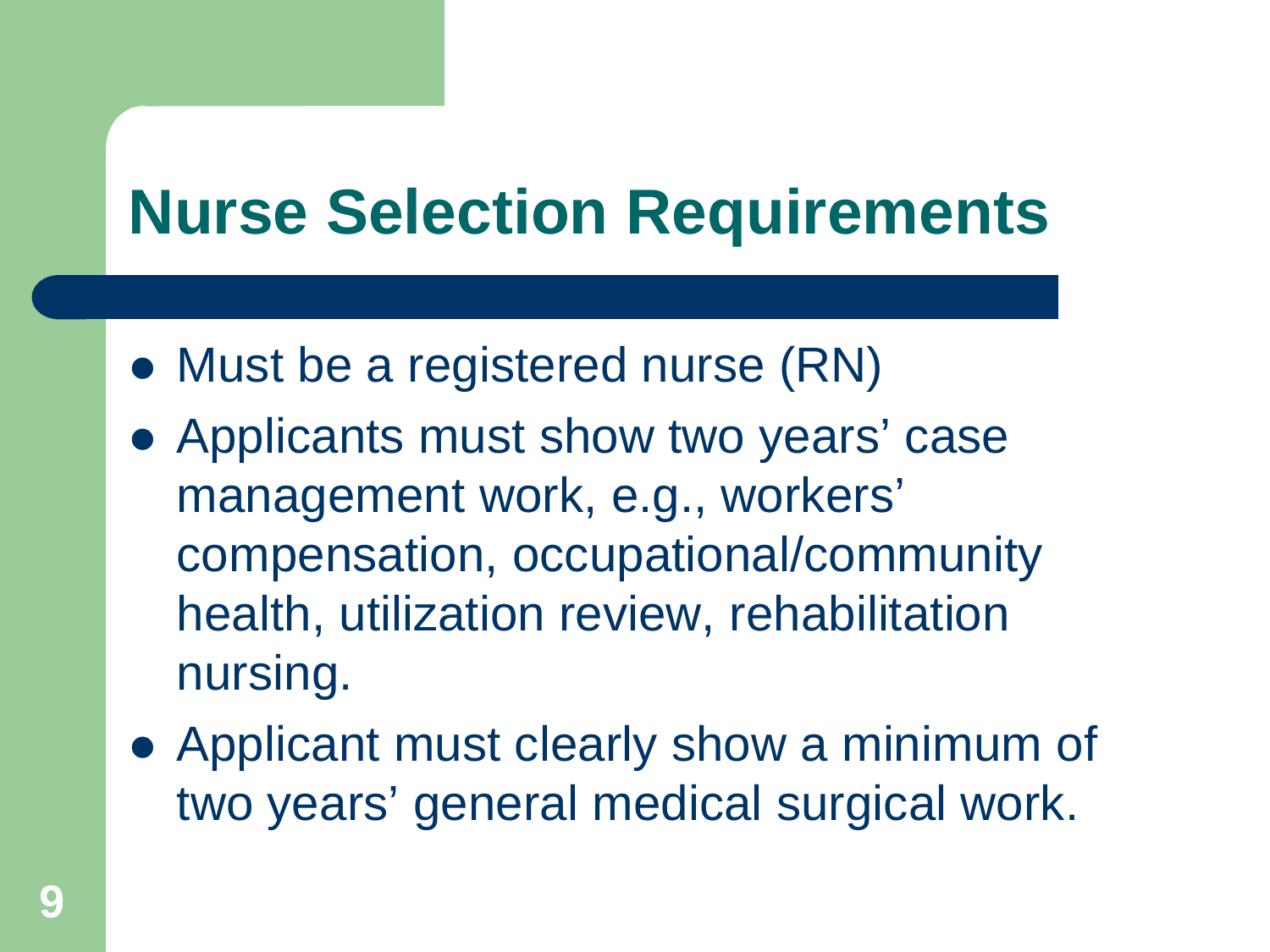#### **Intervention Program Parameters**

#### • Time

– 120 days from the date of referral.

#### • Money

– Hourly professional and administrative rate that varies regionally.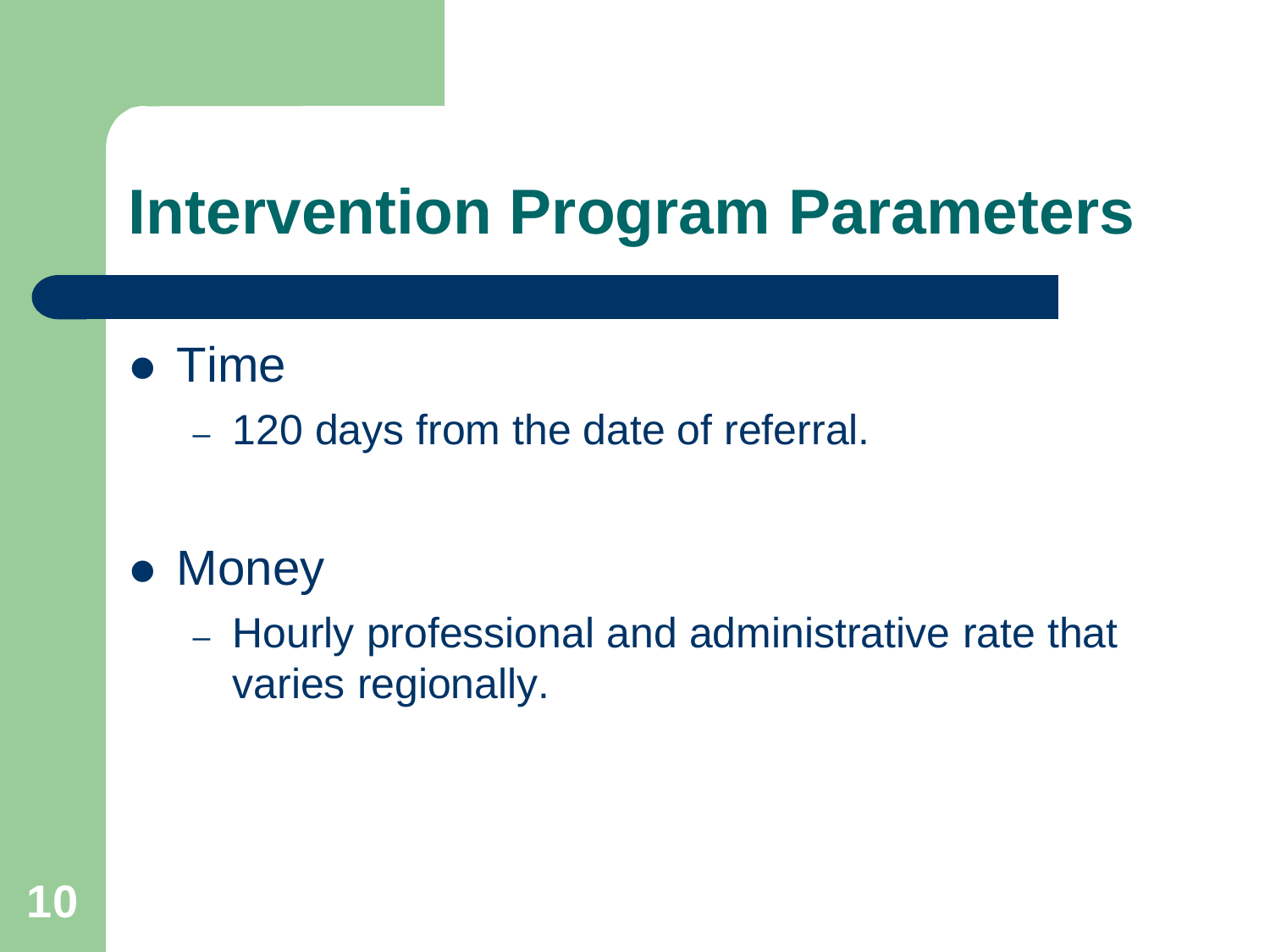- OWCP has placed strategic emphasis on prompt adjudication and payment of benefits, early intervention in new injuries, active disability management and prompt, appropriate return to the workplace.
- Early intervention depends on the prompt submission of claim forms (CA-1s) by the agency.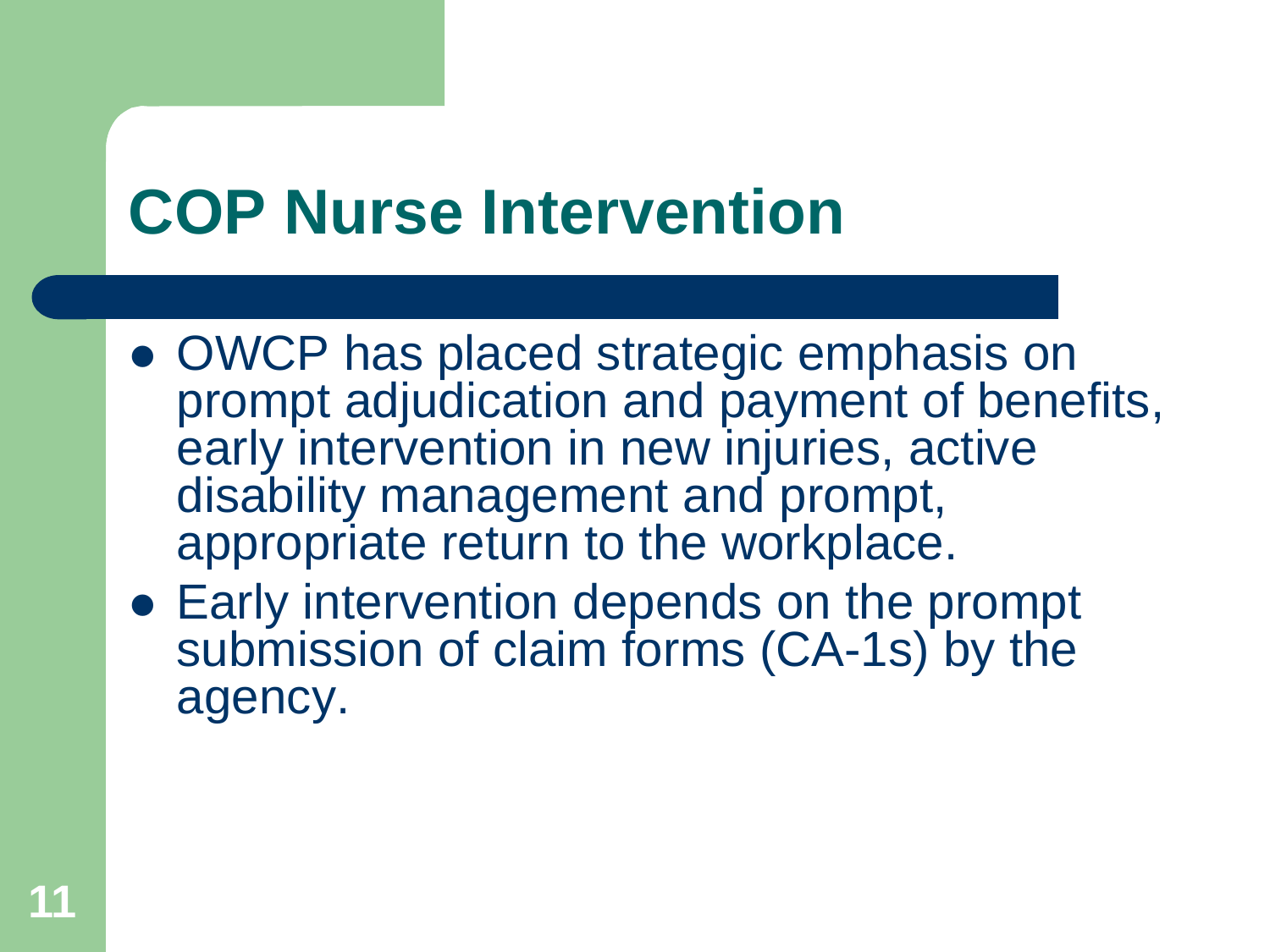- Cases are eligible for COP Nurse Assignment once 7 days have elapsed from work stoppage as indicated on the CA-1.
- The COP Nurse will have limited access to iFECS in order to provide intervention services, which should include a 3 point contact to 1) the injured worker, 2) the employing agency, and 3) the treating physician.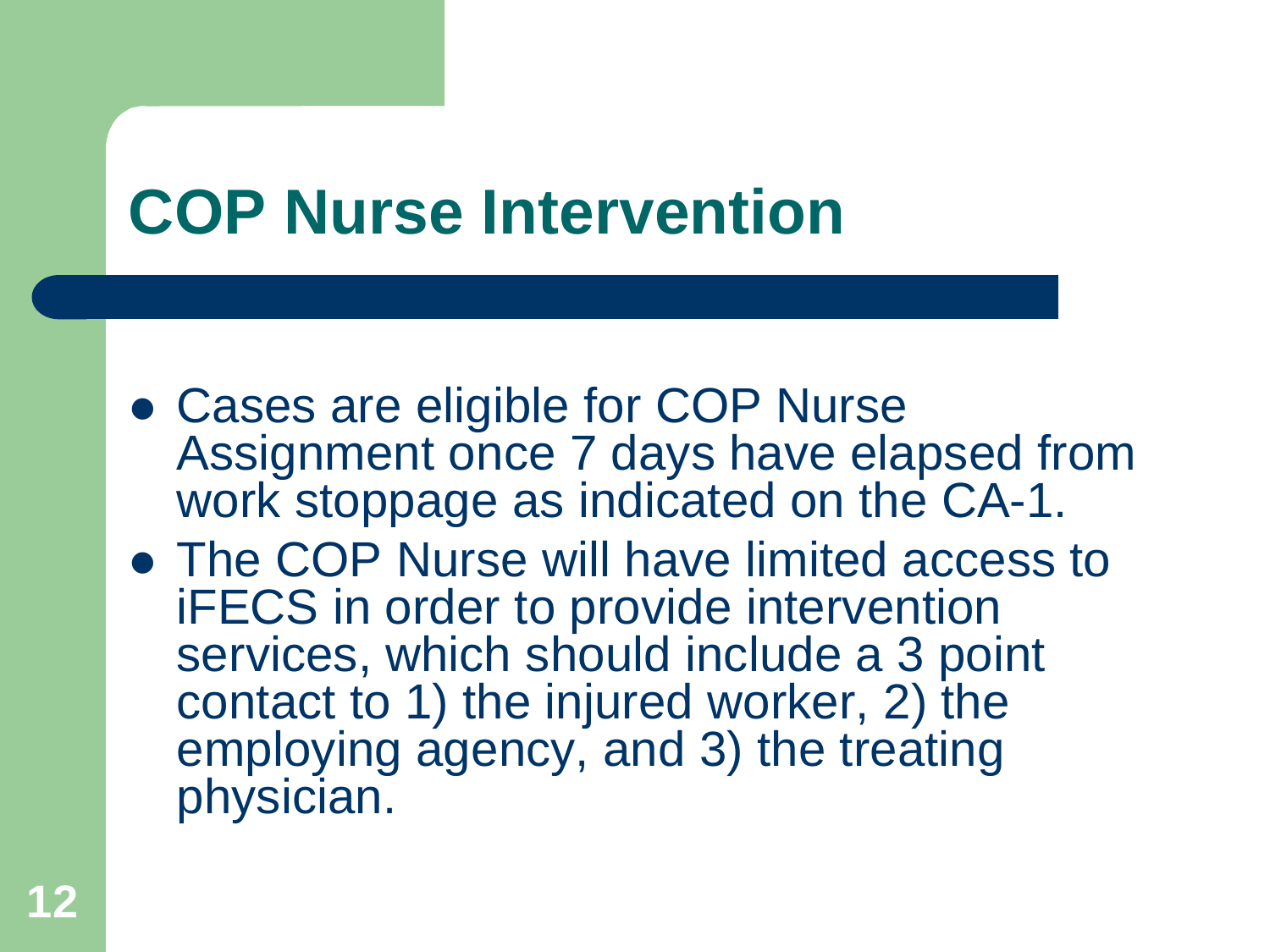- Nurse intervention during the COP period will be solely telephonic in nature and limited to 7 days; however, an extension may be granted for an additional 7 days if a RTW is imminent.
- COP Nurse information will be available in AQS. Both the COP Nurse assignment and closure information will be visible.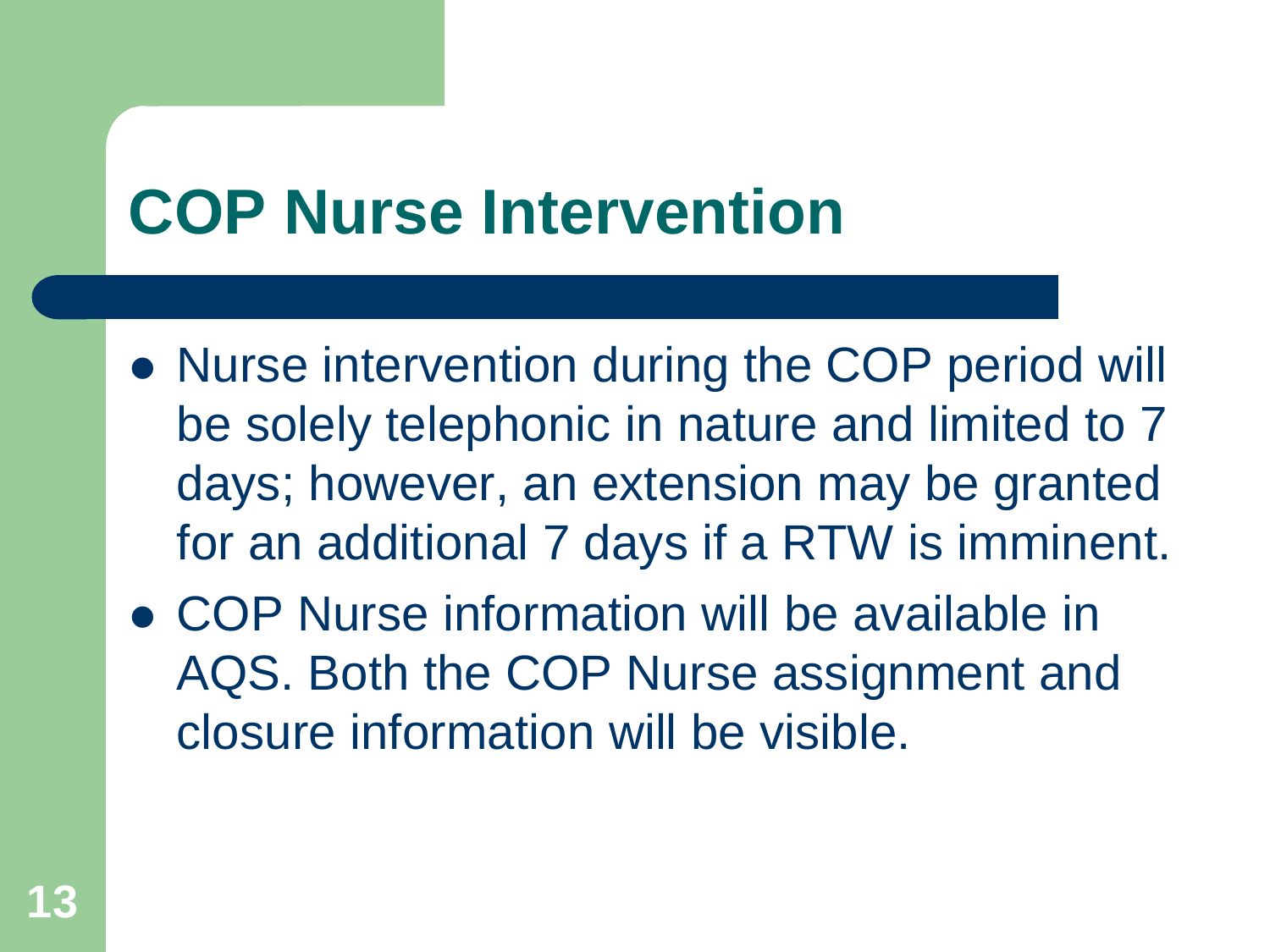- Although the intervention will not be extensive during the COP period, the nurses' medical knowledge and experience will permit them to identify cases that will require more extensive nurse intervention due to the severity of the injuries, contemplated surgical intervention, or other such issues. They will also be able to discuss the workers' medical concerns and offer advice.
- If the COP Nurse case is ultimately closed with no return to work, only a partial return to work, or some other pending issue, the CE will review the case for possible assignment of a Field Nurse.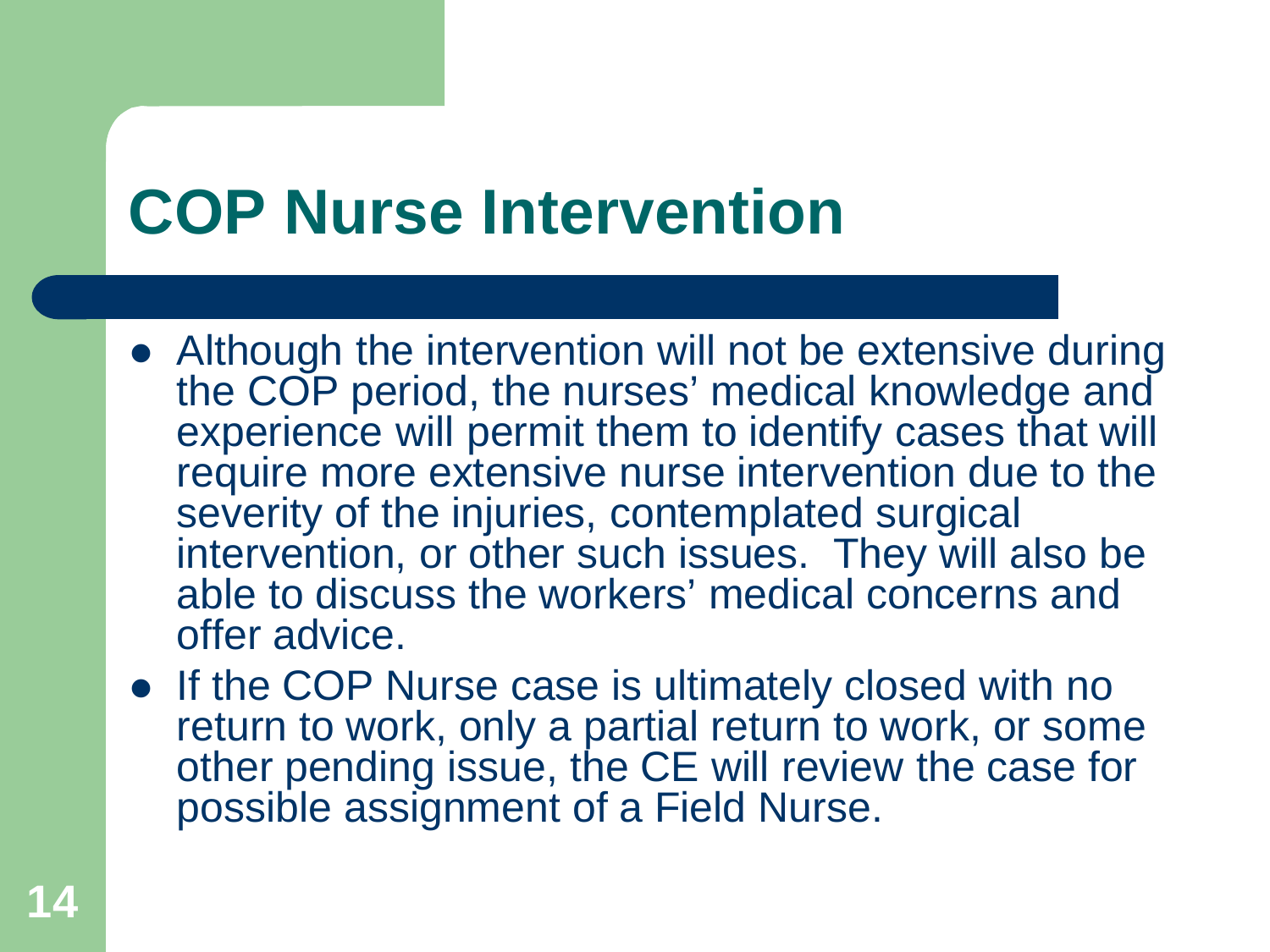- In order to ensure that only cases in which the injured worker has not returned to work are assigned to COP Nurses, the employing agency should report RTW information to our District Offices as soon as possible.
- This can be done in one of two ways the electronic CA-3 or via phone.
- If a return to work is reported to our Office by the 7th day of work stoppage, a COP Nurse should not be assigned. Also, if a COP Nurse has been assigned, but has not yet taken any action on the case, reporting a return to work date even after the 7th day will close the COP Nurse case for any action.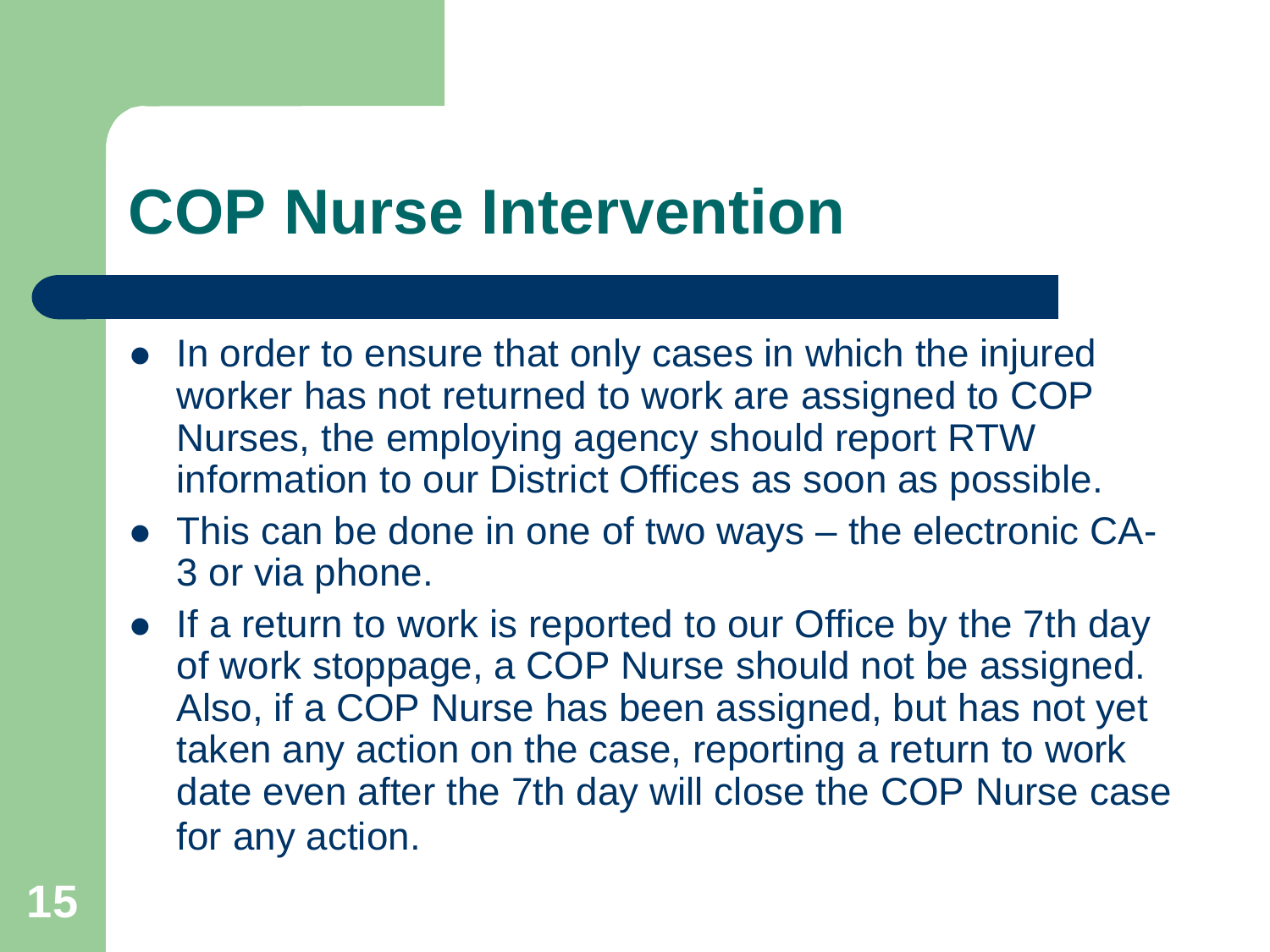• Refer to FECA Bulletin 10-04 (issued September 10, 2010) on the DFEC website for a detailed discussion of the revised disability management process for COP Nurses.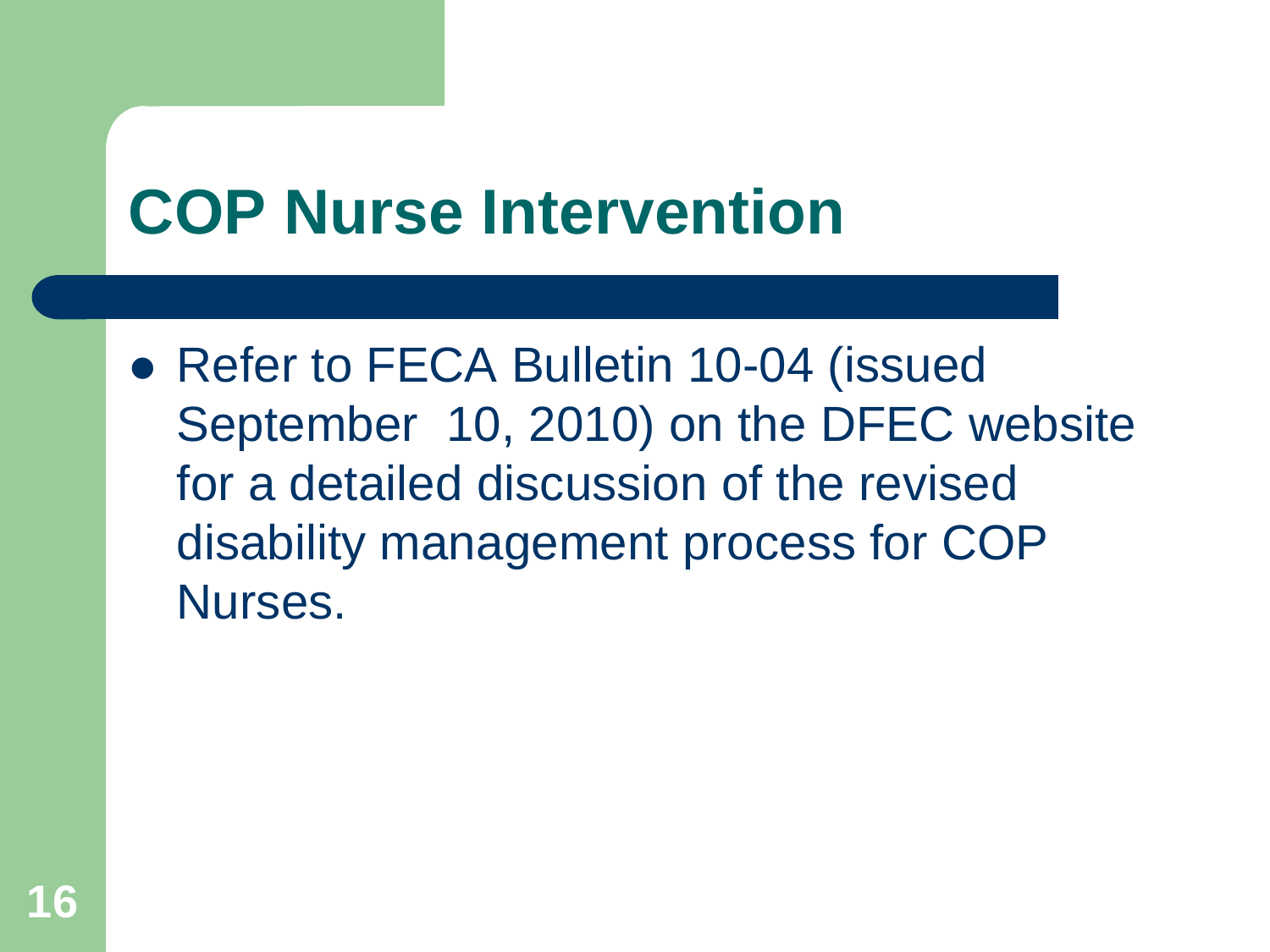## **Initial Evaluation of Claimant**

#### Personal Information

- Family dynamics and home situation (detailing only those factors which relate to claimant's return to work)
- Job History
	- Description of the injury
- Medical History
	- Current medical status
	- History of previous injuries
	- Non-Injury related medical conditions
	- Current Medications
	- Physician(s) contacts and conclusions
- Nursing Care Plan
	- Potential problems
	- Recommendations
	- Planned services for the next 30 days.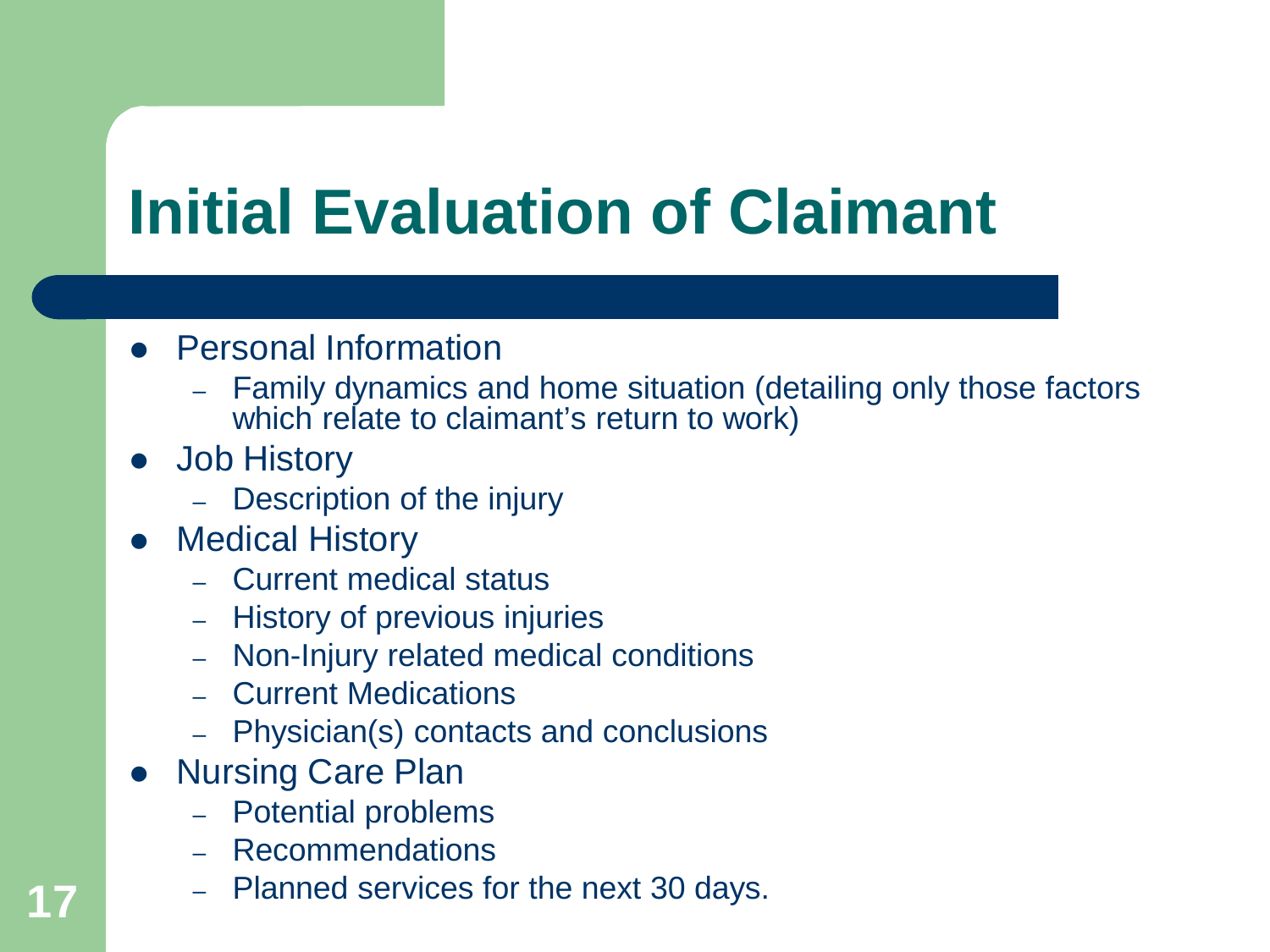#### • During the first 30 days

- The nurse determines whether the physician has formulated a treatment plan and whether the claimant's physical condition is improving.
- Once a plan is formulated, the nurse monitors the physical progress of the claimant and obtains a return to work date from the physician, when appropriate.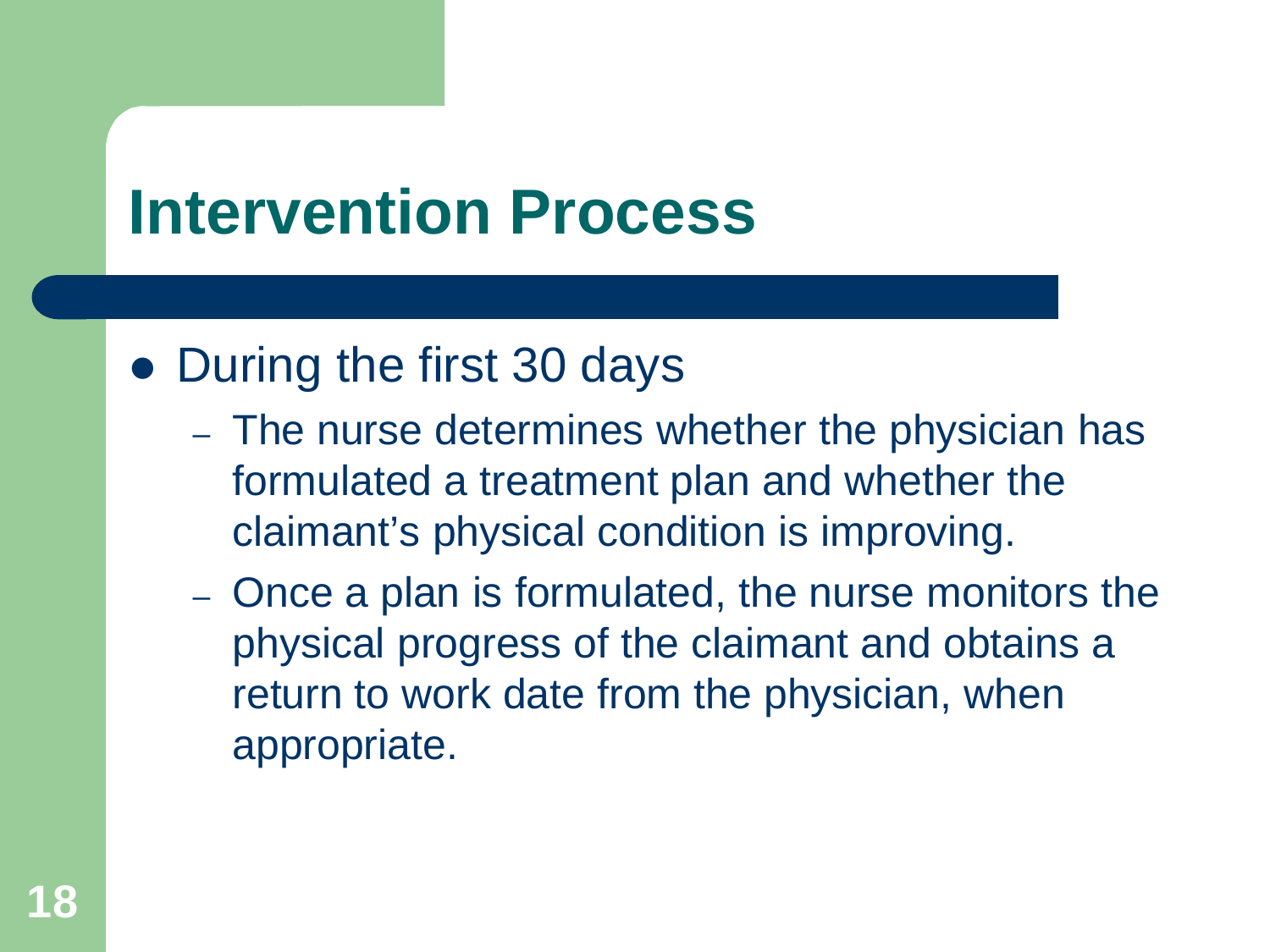- Contact with the Employing Agency.
	- The nurse performs a job site walk through to determine the extent (if any) the job may be modified to accommodate work restrictions.
	- The nurse works with the employing agency to ensure that the physical demands of the job are in keeping with any restrictions imposed by the physician.
	- To ensure that there are no significant barriers to the return to work, and verify that the return to work occurs on or near the expected date, the nurse convenes a return to work meeting with the injured worker and supervisor to review work restrictions.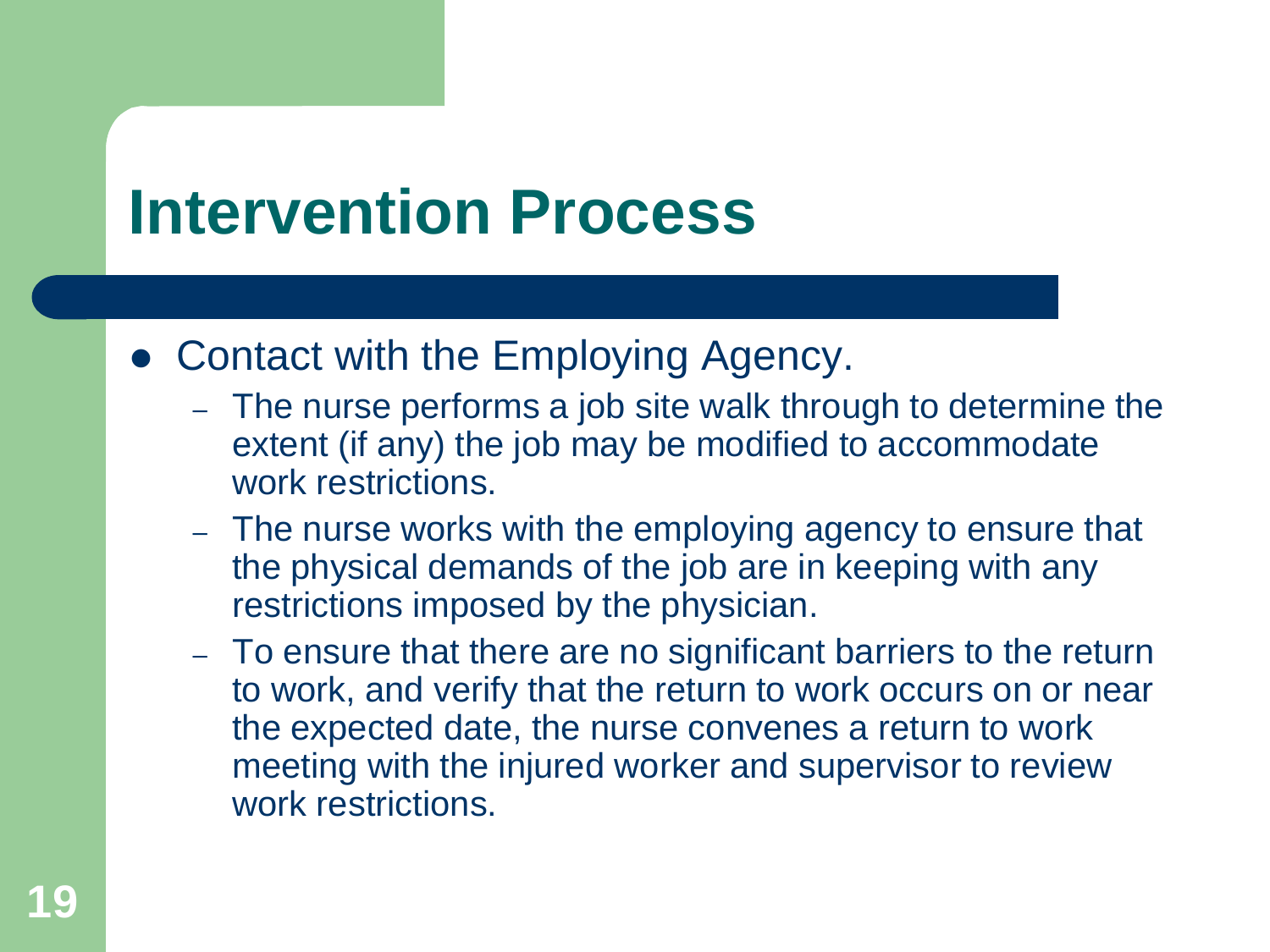$\bullet$  If the return to work date is not within 120 days from the beginning of the intervention, there is no significant improvement in the condition of the claimant, or the physician does not produce a plan, the nurse ends the intervention and refers the case to the CE.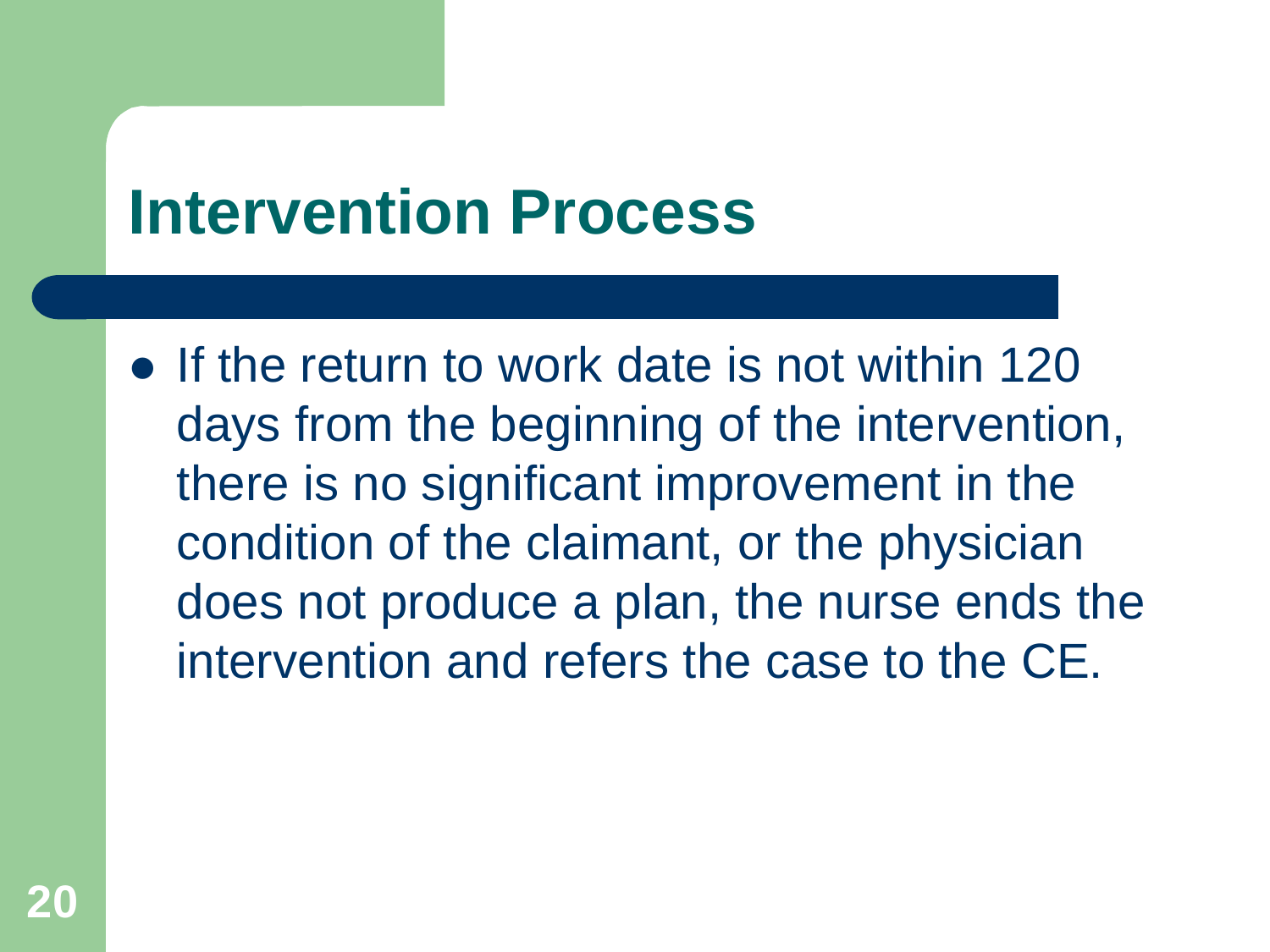- If the claimant does not return to work on or near the return to work date, or remains at work less than 60 days, the nurse will evaluate the underlying reasons and take appropriate action.
	- If the reason is a job adjustment problem (difficulty with the employing agency) the nurse will refer the case to the CE.
	- If medical problems prevent or cut short the return to work, the nurse will contact the physician for new restrictions, close the intervention and refer the case to the CE.
	- If non-cooperation is the reason, the nurse will provide reasoned justification for his or her opinion and refer the case to the CE.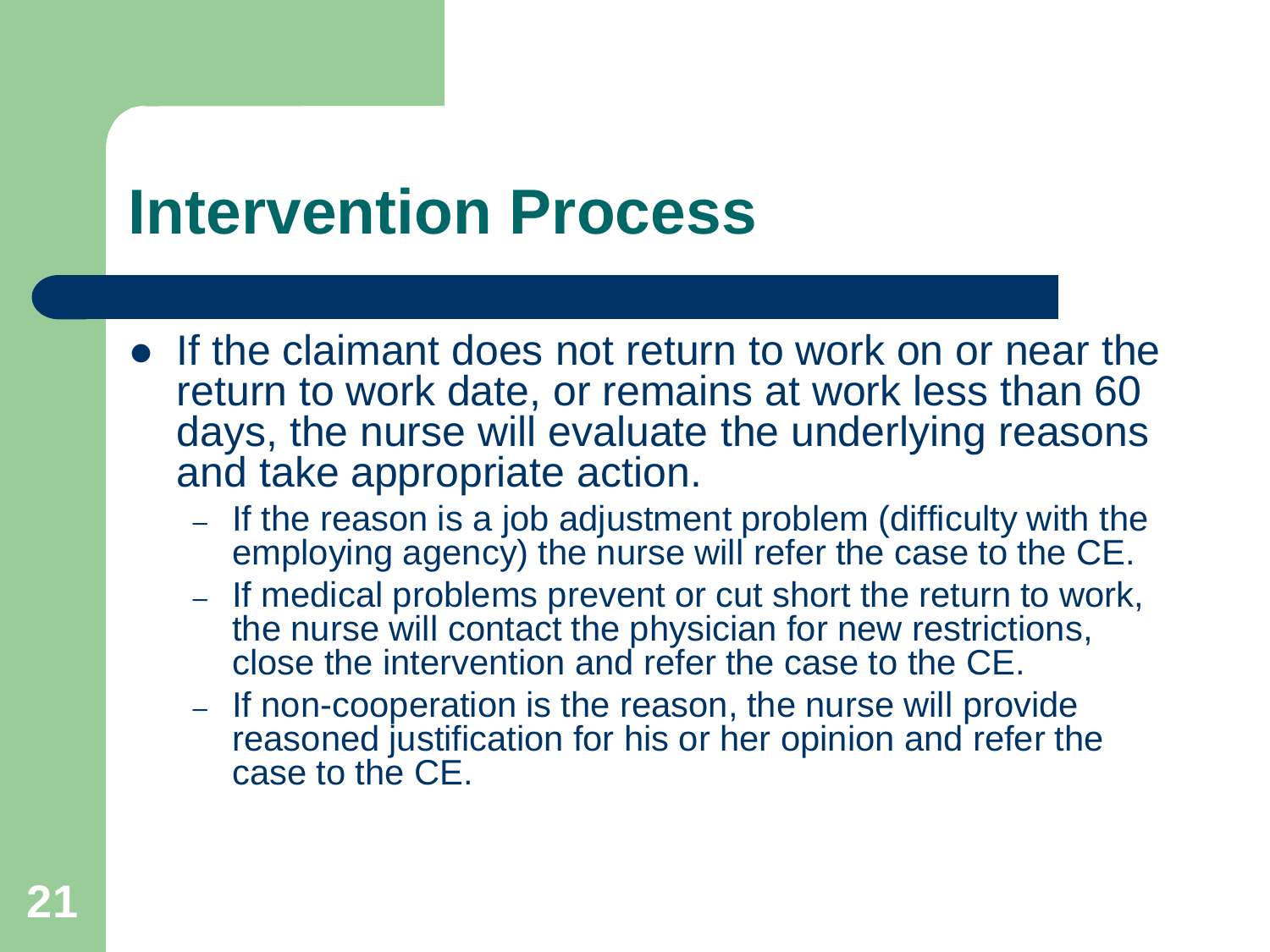#### Conferencing

– The Claims Examiner may decide that a conference call involving the injured worker, employing agency, nurse, CE and Senior CE will help clarify return to work issues.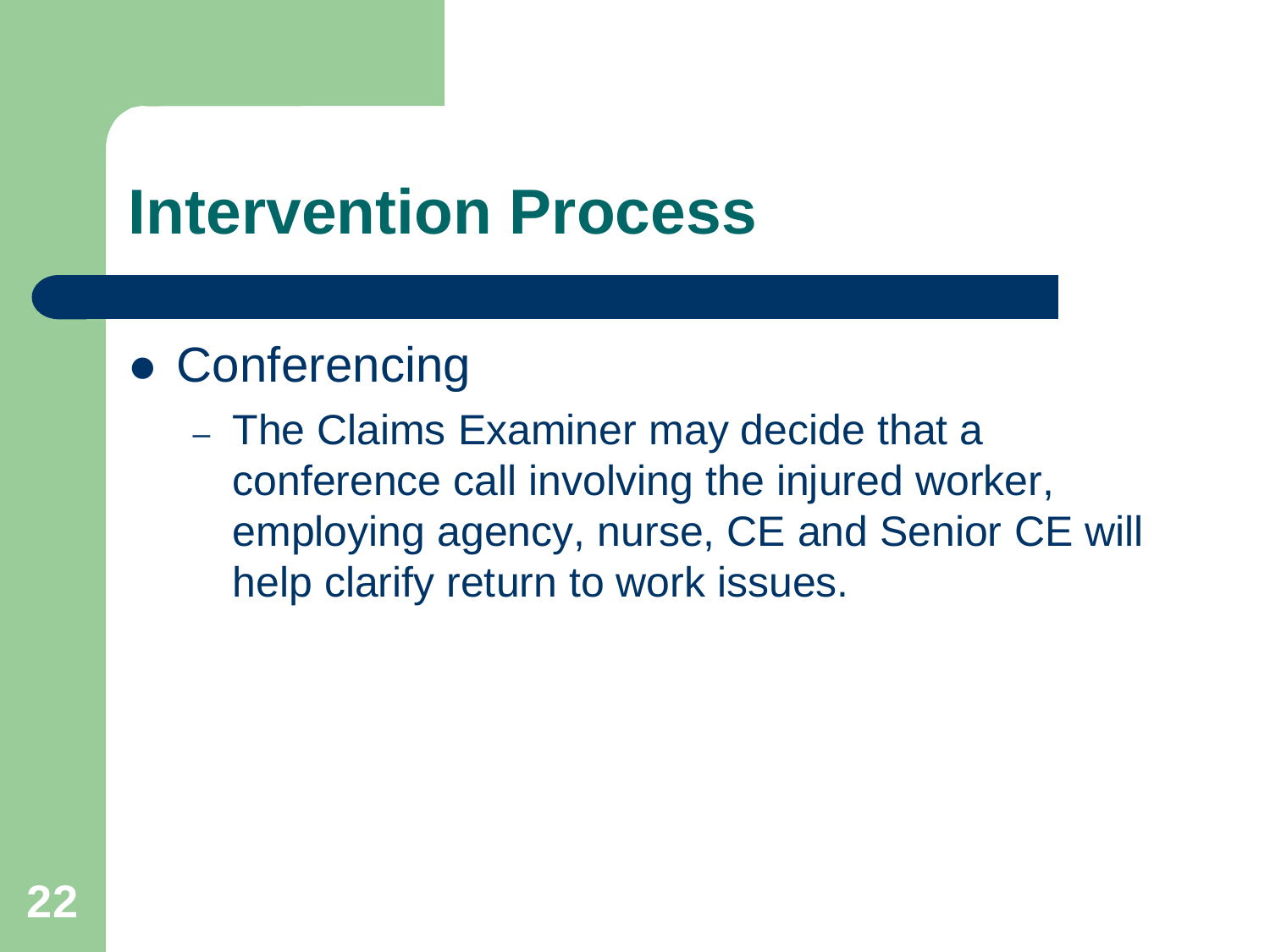### **Extensions of Service**

• The nurse intervention will usually last 120 days or less. In catastrophic cases, or in cases where the time and/or dollar limits are exceeded by small amounts and it is clear that the claimant will return to work within a short period of time, the intervention may extend beyond this limit if the CE authorizes extensions of time or money.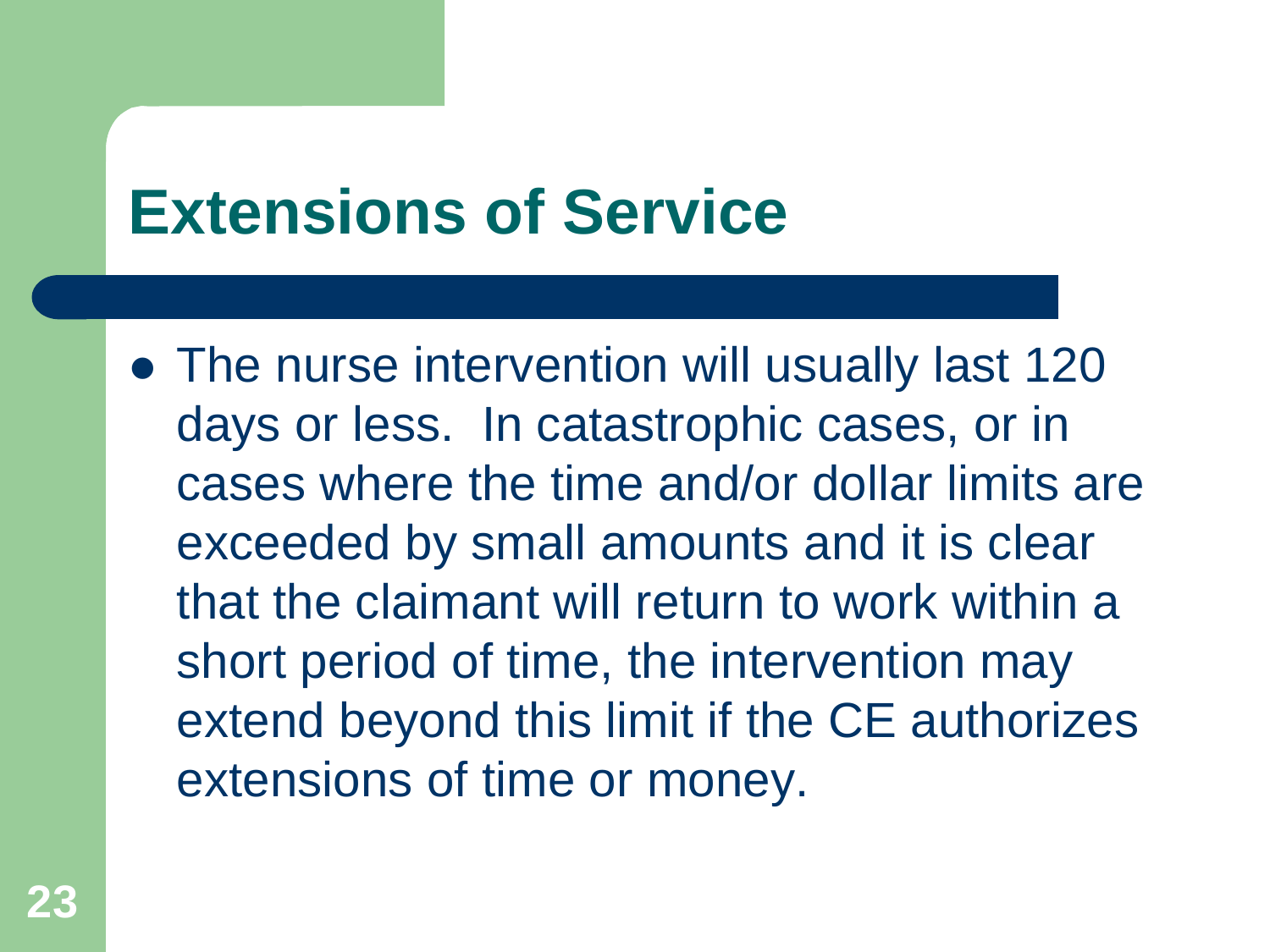## **Extension of Service**

- Extensions may also be necessary or desirable in other cases, with the approval of the claims examiner:
	- to ensure that initial return to work is successful;
	- to help the claimant reach a higher level of physical capacity, resulting if possible in return to full time regular duty;
	- if work-related surgery is necessary; or
	- if the injury is catastrophic.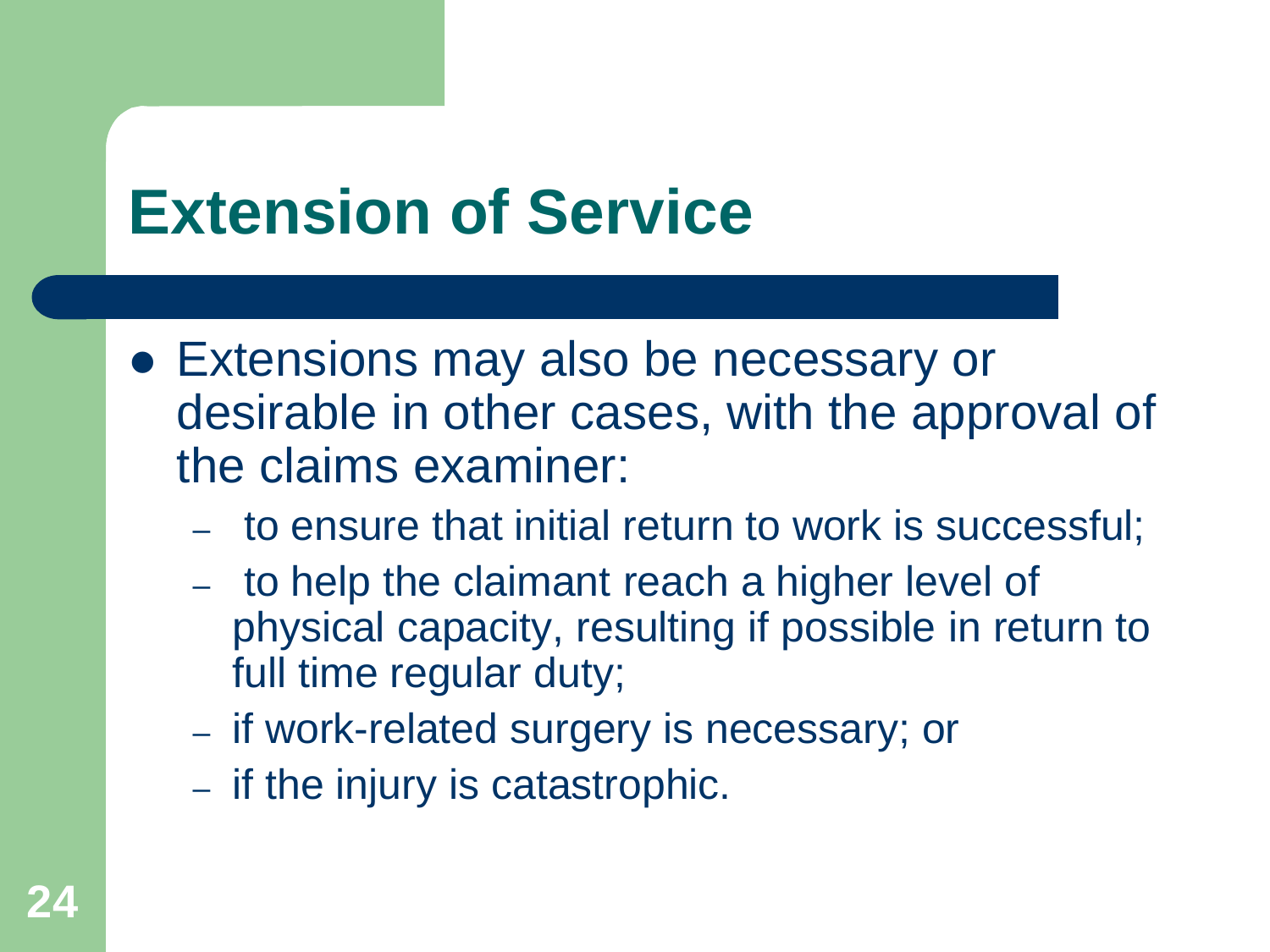## **Claimant Responsibilities**

- To participate in the nurse intervention program or risk reduction in compensation benefits.
- To communicate with the nurse.
- To coordinate communication between the nurse and the treating physician.
- To provide a medical release allowing the nurse access to medical information relating to the on-thejob injury.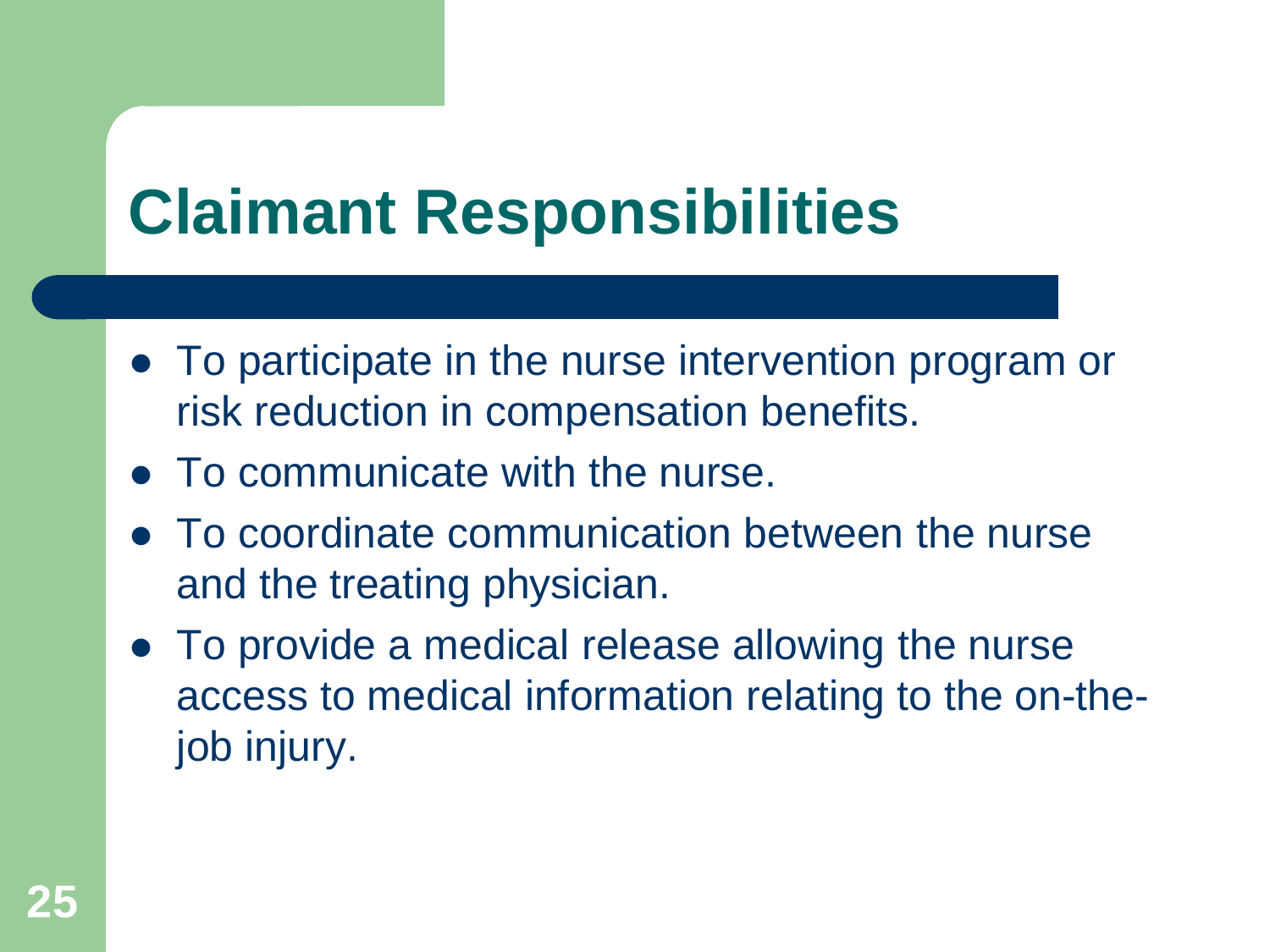### **Agency Responsibilities**

- To allow access to the work site.
- To provide accommodation and modification when restrictions are presented.
- To communicate with the nurse in all phases of the intervention. (During the process and after there has been a return to work.)